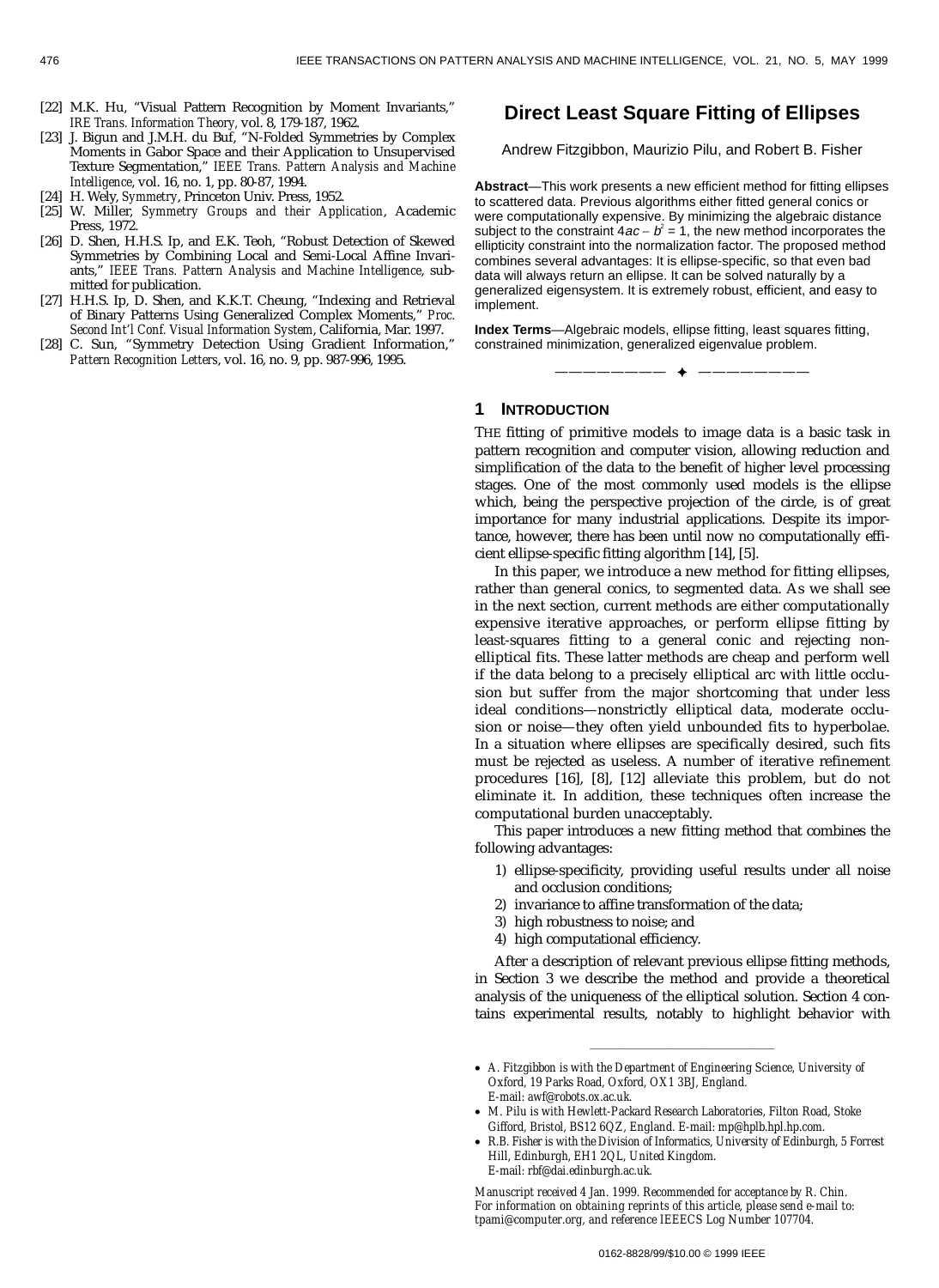nonelliptical data, low-eccentricity bias, and noise resilience. We conclude by presenting some possible extensions.

## **2 PREVIOUS METHODS AND THEIR LIMITATIONS**

The literature on ellipse fitting divides into two broad techniques: clustering (such as Hough-based methods [9], [19]) and leastsquares fitting.

Least-squares techniques center on finding the set of parameters that minimize some distance measure between the data points and the ellipse. In this section, we briefly present the most cited works in ellipse fitting and its closely related problem, conic fitting. It will be shown that the direct specific least-square fitting of ellipses has, up to now, not been solved.

Before reviewing the literature on general conic fitting, we will introduce a statement of the problem that allows us to unify several approaches under the umbrella of constrained least squares. Let us represent a general conic by an implicit second order polynomial:

$$
F(a, x) = a \cdot x = ax^{2} + bxy + cy^{2} + dx + ey + f = 0,
$$
 (1)

where  $\mathbf{a} = [a \ b \ c \ d \ e \ f]^T$  and  $\mathbf{x} = [x^2 \ xy \ y^2 \ x \ y \ 1]^T$ .  $F(\mathbf{a}; \mathbf{x})$  is called the "algebraic distance" of a point  $(x, y)$  to the conic  $F(\mathbf{a}; \mathbf{x}) = 0$ . The fitting of a general conic may be approached by minimizing the sum of squared algebraic distances

$$
\mathcal{D}_A(\mathbf{a}) = \sum_{i=1}^N F(\mathbf{x}_i)^2 \tag{2}
$$

of the curve to the *N* data points **x***<sup>i</sup>* [7]. In order to avoid the trivial solution  $\mathbf{a} = \mathbf{0}_6$ , and recognizing that any multiple of a solution  $\mathbf{a}$ represents the same conic, the parameter vector **a** is constrained in some way. Many of the published algorithms differ only in the form of constraint applied to the parameters. For instance, many authors suggest  $\|\mathbf{a}\|^2 = 1$ , Rosin [14] and Gander [5] impose  $a + c = 1$ while Rosin also investigates  $f = 1$  [14]. Taubin's approximate square distance [17] may also be viewed as the quadratic constraint  $\|N\mathbf{a}\|^2 = 1$  where  $N$  is the Jacobian  $[\nabla F(\mathbf{a}; \mathbf{x}_1) \dots \nabla F(\mathbf{a}; \mathbf{x}_N)]^T$ .

Note that these constraints are all either *linear*, of the form  $c \cdot a$  $= 1$  or *quadratic*, constraining  $\mathbf{a}^T\mathbf{C}\mathbf{a} = 1$  where  $\mathbf{C}$  is a  $6 \times 6$  *constraint matrix*.

In a seminal work, Bookstein [1] showed that if a quadratic constraint is set on the parameters (e.g., to avoid the trivial solution  $\mathbf{a} = \mathbf{0}_6$ ) the minimization (2) can be solved by considering rankdeficient generalized eigenvalue system:

$$
\mathbf{D}^T \mathbf{D} \mathbf{a} = \lambda \mathbf{C} \mathbf{a},\tag{3}
$$

where  $\mathbf{D} = [\mathbf{x}_1 \ \mathbf{x}_2 \ \cdots \ \mathbf{x}_n]^T$  is called the *design matrix* and  $\mathbf{C}$  is the matrix that expresses the constraint.

A simple constraint is  $\|\mathbf{a}\| = 1$  but Bookstein used the algebraic invariant constraint  $a^2 + \frac{1}{2}b^2 + c^2 = 1$ ; Sampson [16] presented an *iterative* improvement to Bookstein method that replaces the algebraic distance (2) with a better approximation to the geometric distance, which was adapted by Taubin [17] to turn the problem again into a generalized eigensystem.

Despite the amount of work, direct *specific* ellipse fitting, however, was left unsolved. If ellipse fitting was needed, one had to rely either on generic conic fitting or on iterative methods to "nudge" the estimation towards ellipticity. For instance, Porrill [12], Ellis et al. [2], and Rosin [14] use conic fitting to initialize a Kalman filter that iteratively minimizes some error metric in order to gather new image evidence and to reject nonellipse fits by testing the discriminant  $b^2-4ac < 0$  at each iteration. Another iterative algorithm is that of Haralick [7, Section 11.10.7], where the coefficients {*a*, *b*, *c*} are transformed into { $p^2$ , 2pq,  $q^2 + r^2$ } so as to keep the conic discriminant always negative. A nonlinear minimization of the algebraic error over the space {*p*, *q*, *r*, *d*, *e*, *f*} is performed.

In this journal, Rosin [15] reiterated this problem by stating that

ellipse-specific fitting is essentially a nonlinear problem and iterative methods must always be employed for this purpose. In the following section, we show that this is no longer true.

## **3 DIRECT ELLIPSE-SPECIFIC FITTING**

In order to fit ellipses specifically while retaining the efficiency of solution of the linear least-squares problem (2), we would like to constrain the parameter vector **a** so that the conic that it represents is forced to be an ellipse. The appropriate constraint is well known, namely, that the *discriminant*  $b^2 - 4ac$  be negative. However, this constrained problem is difficult to solve in general as the Kuhn-Tucker conditions [13] do not guarantee a solution. In fact, we have not been able to locate any reference regarding the minimization of a quadratic form subject to such a nonconvex inequality.

Although the imposition of this inequality constraint is difficult in general, in this case we have the freedom to arbitrarily scale the parameters so we may simply incorporate the scaling into the constraint and impose the *equality* constraint  $4ac - b^2 = 1$  [4]. This is a quadratic constraint which may be expressed in the matrix form  $\mathbf{a}^T \mathbf{C} \mathbf{a} = 1$  as

$$
\mathbf{a}^{T}\begin{bmatrix} 0 & 0 & 2 & 0 & 0 & 0 \\ 0 & -1 & 0 & 0 & 0 & 0 \\ 2 & 0 & 0 & 0 & 0 & 0 \\ 0 & 0 & 0 & 0 & 0 & 0 \\ 0 & 0 & 0 & 0 & 0 & 0 \\ 0 & 0 & 0 & 0 & 0 & 0 \end{bmatrix} \mathbf{a} = 1.
$$
 (4)

Now, following Bookstein [1], the constrained ellipse fitting problem reduces to

minimizing 
$$
E = ||\mathbf{Da}||^2
$$
 subject to the constraint  $\mathbf{a}^T \mathbf{C} \mathbf{a} = 1$  (5)

where the *design matrix* **D** is defined as in the previous section.

Introducing the Lagrange multiplier  $\lambda$  and differentiating, we arrive at the system of simultaneous equations<sup>1</sup>

$$
2\mathbf{D}^T \mathbf{D} \mathbf{a} - 2\lambda \mathbf{C} \mathbf{a} = 0
$$

$$
\mathbf{a}^T \mathbf{C} \mathbf{a} = 1
$$
 (6)

This may be rewritten as the system

$$
Sa = \lambda Ca \tag{7}
$$

$$
\mathbf{a}^T \mathbf{C} \mathbf{a} = 1 \tag{8}
$$

where **S** is the *scatter matrix* **D***<sup>T</sup>* **D**. This system is readily solved by considering the generalized eigenvectors of (7). If  $(\lambda_p \mathbf{u}_i)$  solves (7), then so does  $(\lambda_{\scriptscriptstyle{p}}\not\!\mu$ **u**<sub>*i*</sub>) for any  $\mu$  and from (8) we can find the value of  $\mu_i$  as  $\mu_i^2 \mathbf{u}_i^T \mathbf{C} \mathbf{u}_i = 1$ , giving

$$
\mu_i = \sqrt{\frac{1}{\mathbf{u}_i^T \mathbf{C} \mathbf{u}_i}} = \sqrt{\frac{1}{\mathbf{u}_i^T \mathbf{S} \mathbf{u}_i}}.
$$
 (9)

Finally, setting  $\hat{\mathbf{a}}_i = \mu_i \mathbf{u}_i$ , solves (6).

We note that the solution of the eigensystem (7) gives six eigenvalue-eigenvector pairs  $(\lambda, \mathbf{u})$ . Each of these pairs gives rise to a local minimum if the term under the square root of (9) is positive. In general, **S** is positive definite, so the denominator  $\mathbf{u}_i^T \mathbf{S} \mathbf{u}_i$  is positive for all  $\textbf{u}_i$ . Therefore, the square root exists if  $\lambda_i$  > 0, so any solutions to (6) must have positive generalized eigenvalues.

Now we show that the minimization of  $\|\mathbf{D}\mathbf{a}\|^2$  subject to 4*ac* –  $b^2$ = 1 yields exactly one solution, which corresponds, by virtue of the constraint, to an ellipse [11]. For the demonstration, we will require Lemma 1.

1. Note that the method of Lagrange multipliers is not valid when the gradient of the constraint function becomes zero. In  $(5)$ , this means  $Ca = 0$ . but then  $\mathbf{a}^T \mathbf{C} \mathbf{a} = 0$ , so the constraint is violated and there is no solution.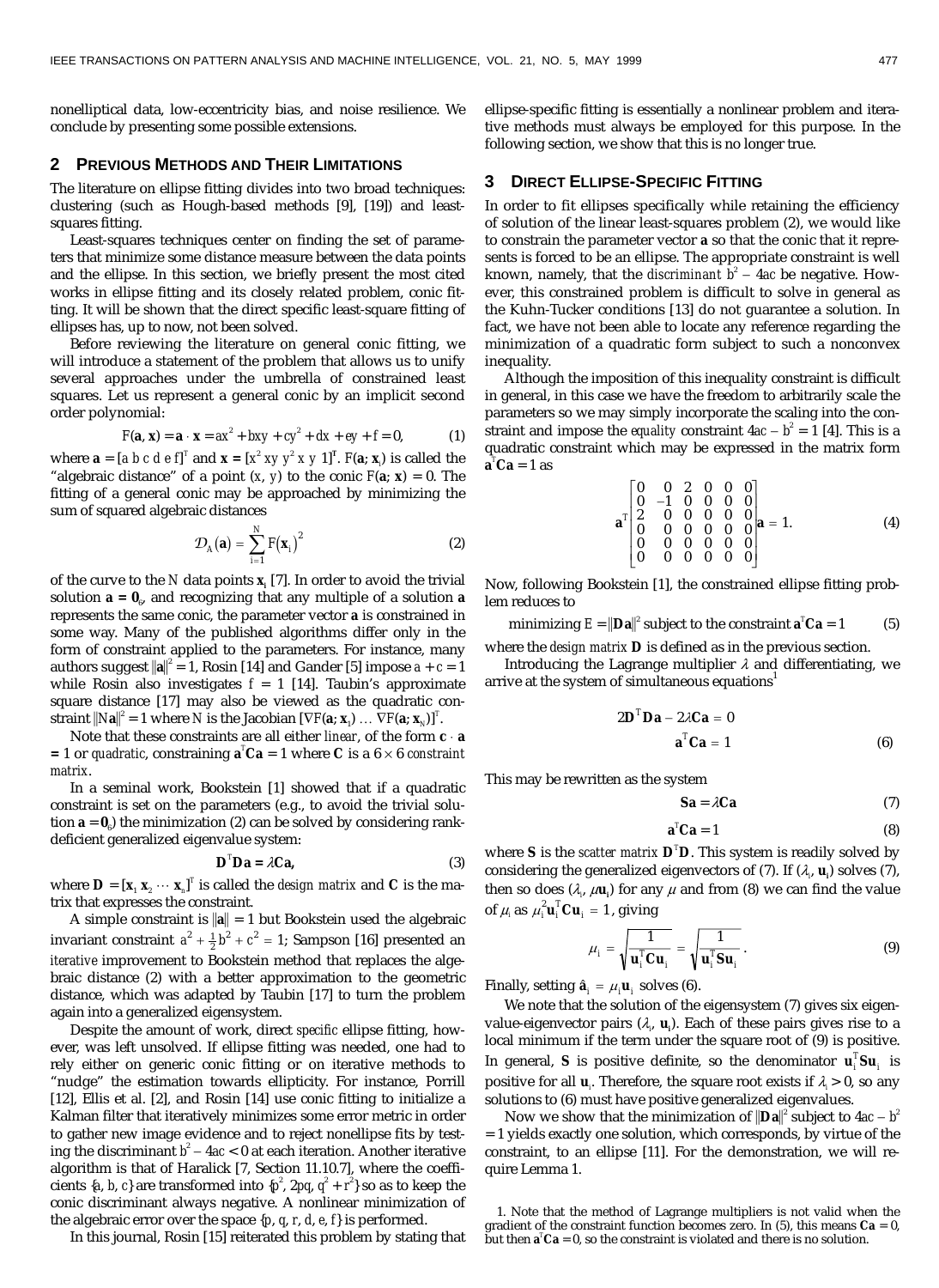

Fig. 1. (a) Fits to hand-input data to illustrate the ellipse specificity of the method. (b) Experiments with noisy parabolic data (after Sampson). Encoding is BOOK: dotted; GAND: dashed; TAUB: dash-dot; B2AC: solid.



Fig. 2. (a) Variation of center position for increasing noise level when fitting to a whole ellipse. (b) Fits to arc of ellipse with increasing noise level. Notice how B2AC presents a much more graceful degradation with respect to noise.

- LEMMA 1. The signs of the generalized eigenvalues of  $Su = \lambda Cu$ , *where*  $S \in \Re_{n \times n}$  *is positive definite and*  $C \in \Re_{n \times n}$  *is symmetric, are the same as those of the constraint matrix* **C**, *up to permutation of the indices*.
- PROOF. Let us define the *spectrum*  $\sigma(S)$  as the set of eigenvalues of **S** and, analogously,  $\sigma$ (**S**, **C**) the set of generalized eigenvalues of (7). Let the *inertia*  $i(S)$  be defined as the set of signs of  $\sigma(S)$ , and let  $i(S, C)$  analogously be the inertia of  $\sigma(S, C)$ . Then, the lemma is equivalent to proving that  $i(S, C) = i(C)$ . As S is positive definite, it may be decomposed as  $\mathbf{Q}^{\text{z}}$  for symmetric  $\mathbf{Q}$ , allowing us to write  $\textbf{S}\textbf{u} = \lambda \textbf{C}\textbf{u}$  as  $\textbf{Q}^2\textbf{u} = \lambda \textbf{C}\textbf{u}$ . Now, substituting  $\textbf{v} = \textbf{Q}\textbf{u}$  and premultiplying by  $Q^{-1}$  gives  $v = \lambda Q^{-1} C Q^{-1} v$  so that  $\sigma(S, C) =$  $\sigma(\mathbf{Q}^{-1}\mathbf{C}\mathbf{Q}^{-1})^{-1}$  and thus  $i(\mathbf{S}, \mathbf{C}) = i(\mathbf{Q}^{-1}\mathbf{C}\mathbf{Q}^{-1})$ . From Sylvester's Law of Inertia [18], we have that for any symmetric and nonsingular *X*, *i*(**S**) = *i*(**X**<sup>*T*</sup>**SX**). Therefore, substituting **X** =  $X^T = Q^{-1}$ ,  $\text{we have } i(\textbf{C}) = i(\textbf{Q}^{-1}\textbf{C}\textbf{Q}^{-1}) = i(\textbf{S}, \textbf{C}).$

We can now state Theorem 1.

THEOREM 1. *The solution of the conic fitting problem* (5) *subject to the constraint* (4) *admits exactly one elliptical solution corresponding to the single positive generalized eigenvalue of* (7).

PROOF. Since the eigenvalues of  $C$  are  $\{-2, -1, 2, 0, 0, 0\}$ , from Lemma 1 we have that (7) has *exactly one* positive eigenvalue  $\lambda$ .  $> 0$ , giving the unique solution  $\hat{\mathbf{a}} = \mu_i \mathbf{u}_i$  to (6). As  $\mathbf{D}^T \mathbf{D}$  is positive semidefinite, the constrained problem has a minimum, which must satisfy (6), and we conclude that  $\hat{a}$  solves the constrained problem.

This unique solution has also some desirable properties in ellipse fitting:

 low eccentricity bias: An eigenvector of the eigensystem (7) is a local minimizer of the *Rayleigh quotient*  $\frac{a^2 Sa}{a^T Ca}$  $\frac{T_{\mathbf{Sa}}}{T_{\mathbf{Ca}}}$ . In this case,

the implicit normalization by  $b^2-4ac$  turns singular for  $b^2$  $-4ac = 0$ , which is a parabola. Since the minimization tends to "pull" the solution away from singularities [14], the unique elliptical solution tends to be biased towards low eccentricity.

• affine invariance: Let us represent the conic as  $\mathbf{x}^\top A \mathbf{x} + \mathbf{x}^\top \mathbf{b}$  +  $c = 0$ . Under an affine transform  $H$  the leading form becomes  $A' = H<sup>T</sup> AH$ , so that  $|A'| = |H'|^2 |A|$ . Being the Rayleigh quotient that we minimize  $\frac{a^T S a}{|A|}$ , the new error measure is a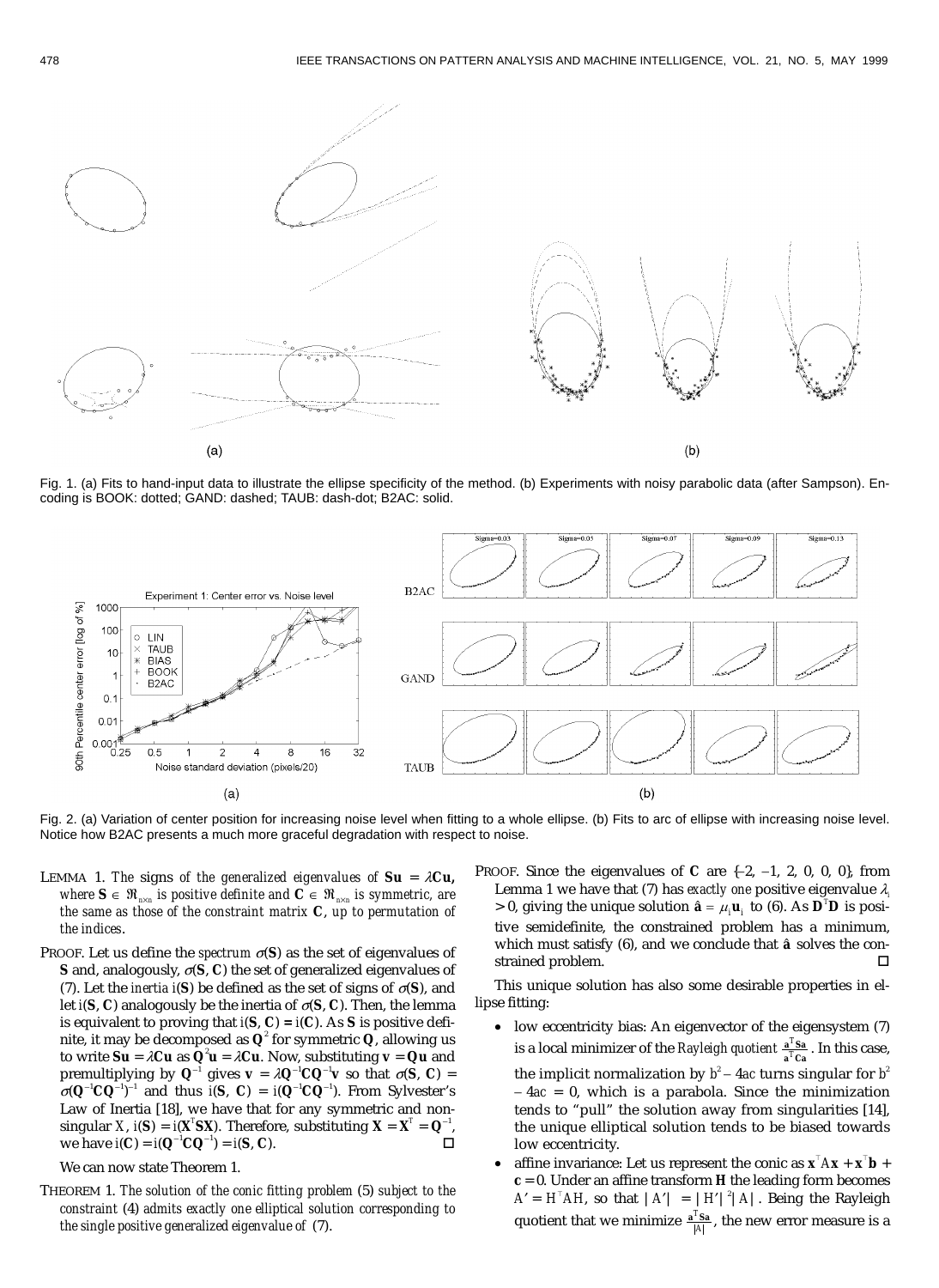

Fig. 3. Stability experiments for different runs with same noise variance (10% of data spread). The ellipse-specific method shows a remarkable stability.

scalar multiple of the original one and thus the new minimizer is transformed by *H*, which proved the affine invariance of the method.

# **4 EXPERIMENTAL RESULTS**

This section describes some experiments that illustrate the interesting features of the new method and its noise performance compared to some of the least-squares fitting method reviewed in Section 2. In this short paper, we are not able to present a large body of results—which can be found in abundance in [3]—so we limited ourselves to those that are the most representative.

All experiments were conducted using the Matlab system [10]. Eigensystems are solved using the underlying EISPACK routines. We shall use the following abbreviations:

- LIN = linear method;
- BOOK = Bookstein method [1];
- TAUB = Taubin method [17];
- GAND = Gander method [5];
- BIAS = Kanatani bias-corrector method [8]; and finally
- B2AC = our new method.

#### **4.1 Ellipse-Specificity**

Despite the theoretical proof of the algorithm's ellipse specificity, it is instructive to observe its performance on some real data, of which Fig. 1a provides examples with hand-drawn datasets. The results of the method are superimposed on those of Bookstein and Gander. Dataset A is almost elliptical and indistinguishable fits were produced. The other sets exhibit varying degrees of nonellipticity and illustrate the potential of the method for coarse bounding of generic 2D data.

#### **4.2 Low-Eccentricity Bias**

Fig. 1b shows three experiments designed after Sampson [16] (following [6]) and basically consists of the same parabolic data but with different realizations of added isotropic Gaussian noise ( $\sigma$  =

```
% x, y are vectors of coordinates
function a=fit-ellipse(x,y)% Build design matrix
  D = [x.*x x.*y y.*y x y ones(size(x)) ];% Build scatter matrix
  S = D'*D:
% Build 6x6 constraint matrix
  C(6,6)=0; C(1,3)=-2; C(2,2)=1; C(3,1)=-2;
% Solve generalised eigensystem
  [gevec, geval] = eig(S,C);
% Find the only negative eigenvalue
  [NegR, NegC] = find(geval<0 & "isinf(geval));
% Get fitted parameters
  a = gevec(:,NegC);
```
Fig. 4. Simple six-line Matlab implementation of the ellipse fitting method. methods.

7% of data spread). Sampson's iterative fit produced an ellipse with low eccentricity that was qualitatively similar to the one produced by our direct method (solid lines) but the *total* cost of our method is the same as that of acquiring his initial estimate. As anticipated in the previous section, the low eccentricity bias of our method is most evident in Fig. 1b when compared to Bookstein's, Taubin's, and Gander's results. It must be again remarked that this is not surprising, because those methods are not ellipse-specific, whereas ours is.

## **4.3 Noise Sensitivity**

In this section, we describe some experiments concerning the noise performance of our method compared to others.

The first experiment is concerned with the stability of the estimated ellipse center with increasing noise levels. We consider a whole ellipse centered at the origin of semi-axis 1 and 0.5 and rotated by 40 degrees. The sampled ellipse was corrupted with noise (from  $2^{-3}$  to  $2^{3}$ ) for 100 runs and the distance between the true ellipse center and the center of the conic returned by the fitting algorithm was recorded. Returned hyperbolae were included for the other algorithms. Fig. 2a shows the 90th percentile error in the centers as a function of noise level. At low noise levels ( $\sigma$  < 0.5), all algorithms can be seen to perform similarly, while at high levels, only the new (B2AC) algorithm degrades gracefully.

The good performance of the presented method is more evident when the data is occluded. In the second experiment, shown in Fig. 2b, increasing level of isotropic Gaussian was added to points on a given elliptical arc. The standard deviation of the noise varies from 3% in the leftmost column to 20% of data spread in the rightmost column; the noise has been set to a relatively high level because the performance of the three algorithms is substantially the same at low noise level of *precise* elliptical data. The top row shows the results for the method proposed here. Although, as expected, the fitted ellipses shrink with increasing levels of noise [8] (in the limit, the elliptical arc will look like a noisy line), it can be noticed that the ellipse dimension decreases smoothly with the noise level: This is an indication of well-behaved fitting. This shrinking phenomenon is evident also with the other methods but presents itself more erratically. Many more quantitative experiments on performance with occluded data can be found in [3].

The last experiment that we show here is perhaps the most interesting (although we have not seen it in related papers) and is concerned with assessing stability to *different realizations of noise* with the *same variance*. It is very desirable that an algorithm's performance be affected only by the noise level, and not by a particular realization of the noise. Fig. 3 shows five different runs for  $\sigma =$ 0.1, and the results of our method, Gander's method, and Taubin's method are given. This and similar experiments (see [11], [3]) show that our method has a greater stability to noise than the other